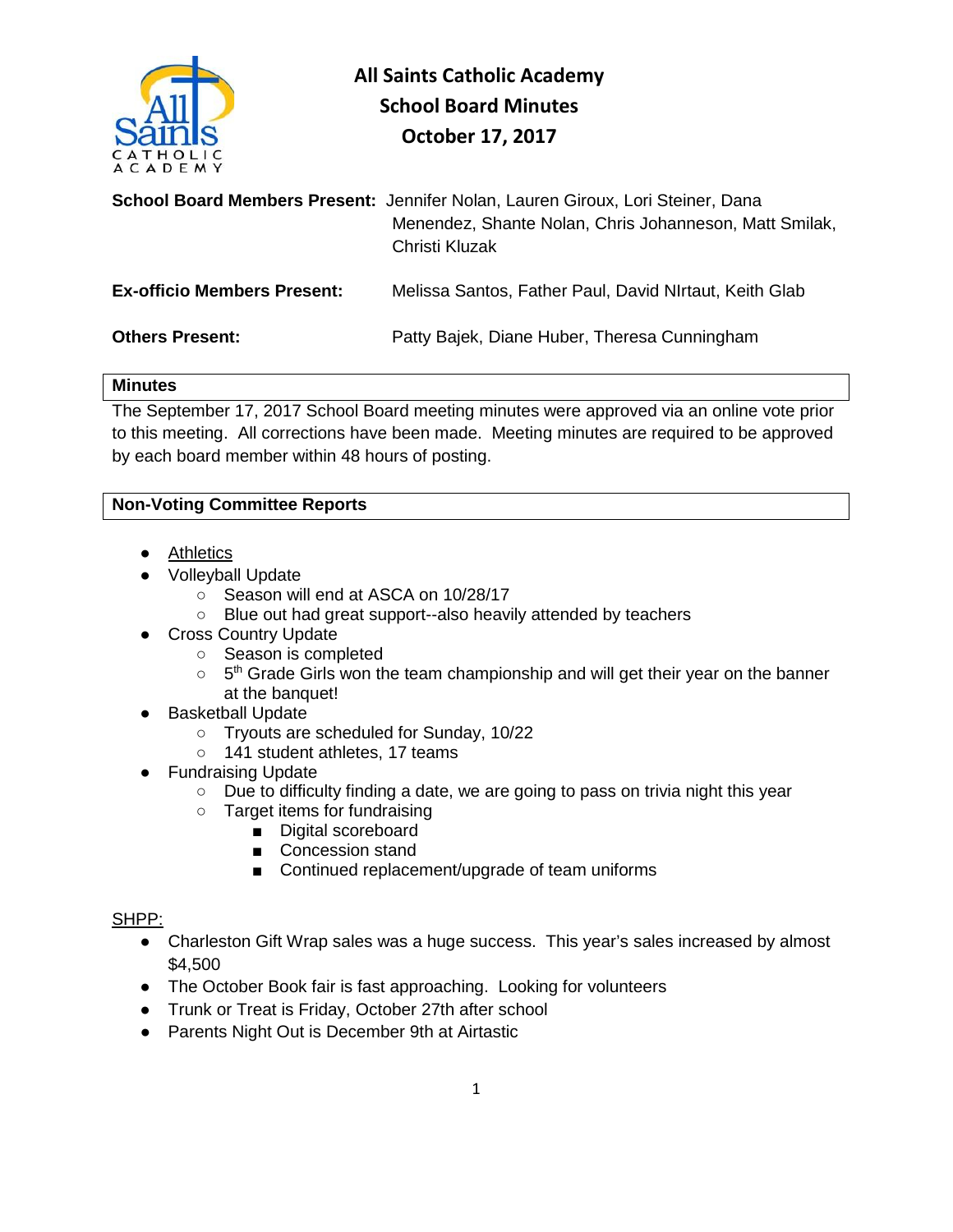● A new initiative is a holiday shop. Will run December 11-15 in McSherry. This will provide an opportunity for the kids to purchase gifts for their family.

## **Pastor Report –**

No report

# **Principal Report – Melissa Santos**

- State of the School Address
	- November time frame (date to be determined)
	- o The meeting will be an update, no question/answer
- Fundraising Committee
	- The fundraising committee is not a sub-committee of the Board
	- It is being led by Tracy Coleman
	- $\circ$  Several new initiates are being implemented this year to help raise the money needed and not budgeted for. Ideas being reviewed:
		- Caring Cents
		- Booster-athon in the spring
		- Holiday Shop
		- A Fall fundraiser for the ASCA and surrounding community (food trucks on campus)
- Mrs. Porlier has been nominated for a Golden Apple Award.
- A part-time aide has been hired for Kindergarten. She will begin 10/18/17
- Blue Ribbon School. We missed a prerequisite testing criteria this year by one point in one subject We will try again for next year.
- Board of Trustees
	- They are currently focused on 2020 (when our loan is finished), funding for scholarships (our shortfall from tuition collection) and how to strengthen our relationship with the parishes
- November 8th is the Partners in Education meeting. The main presentation will be the Scholarship Tax Credit, the new IL initiative for January 2018.
- Meeting with Hispanic Families
	- Held on Monday, October 16, 2017
	- Intended to reconnect and strengthen the ties
	- Topics that were reviewed were: How to use Schoolspeak, how to volunteer, Our Lady of Guadalupe holiday, implementing a spanish rosary reflection, possible fundraisers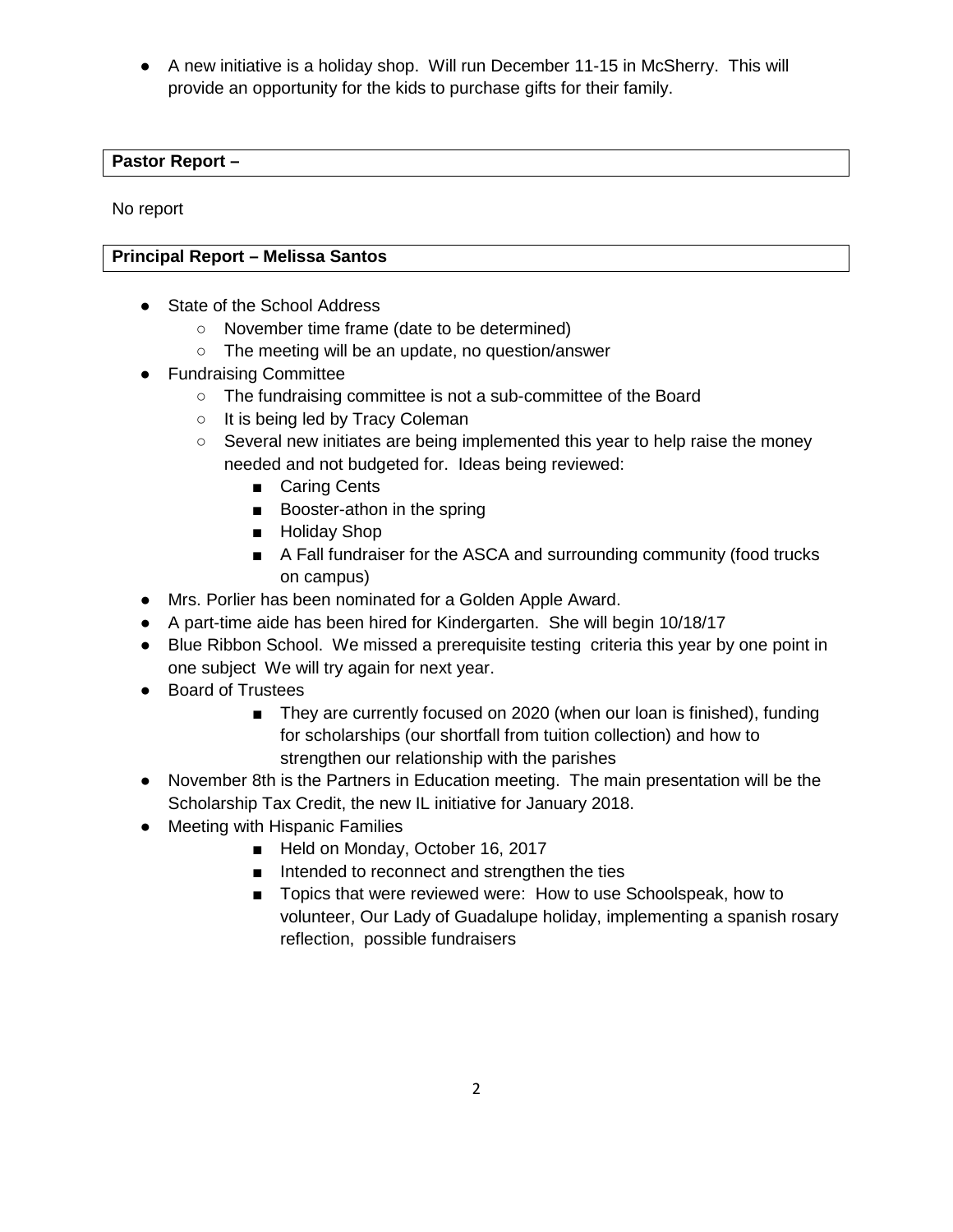Finance

- Reports will be sent to all families as an attachment via schoolspeak. The report will also be sent to each pastor, and the diocese office. This report was approved by the board on 10/17/17. Matt Smilak approved and Jennifer Nolan seconded the motion.
- The next reforecasting report will be in February 2018

# Catholic Identity

First Committee Meeting was held on: 10/13/17

- Discussed speaking with Patty Bajek to identify whom the Jr. High Youth Ministers are from each supporting parishes so that CI&I can collaborate.
- Discussed increasing Student Voices in Marketing. Christi Kluzak to reach out to Jackie Bedore at Benet Catholic Academy to get ideas and information regarding their student led movement which strives to bring people with common values regarding faith, friendship and together called: S.A.L.T
- Discussed working with Keith Glab, Jim Juhas and Erica Baka to work on promoting attendance at ASCA sporting events (Shante).
- Discussed where the ASCA Mission Statement is displayed in school and in our supporting parishes
- Discussed developing and/or updating bulletin boards at our partner parishes. Need to confirm if our supporting parishes have ASCA bulletin boards and if so, whom is updating them weekly, monthly etc.
- Discussed conducting school masses at ASCA's supporting parishes on regular basis if not them monthly or quarterly. (Shante, Christi and Luis)

#### **Education**

- Determine mission, strategic objective, goal, and action items to focus on
- Discussed new science curriculum. The new curriculum is following the best practices in education. Wednesday, October 11th will be a meeting for parents and students to get familiarized with this new curriculum and the best practices.
- Review the social studies curriculum. Mr. Tuttle is the social studies department head. Melissa has assigned department heads for each subject area to coordinate and assist teachers.
- Introduced the new subcommittee, Early Childhood.
- Meetings will be the first Tuesday of every month at 6pm

## New Education Sub Committee

Jennifer Nolan has agreed to lead this sub committee as we continue to explore ways to build enrollment and do community building through the Early Childhood Academy.

● Enrollment continues to climbStill reviewing/considering the Montessori program option for our early childhood academy. Having conversations with the 3 pastors for their input. Will be reaching out to the Catholic Schools Office to see how they feel about his program. If they approve, Jennifer and Melissa are working on the next steps to be taken.

Jennifer Nolan has observed the early childhood classes, we are reviewing staffing patterns, and tuition rates